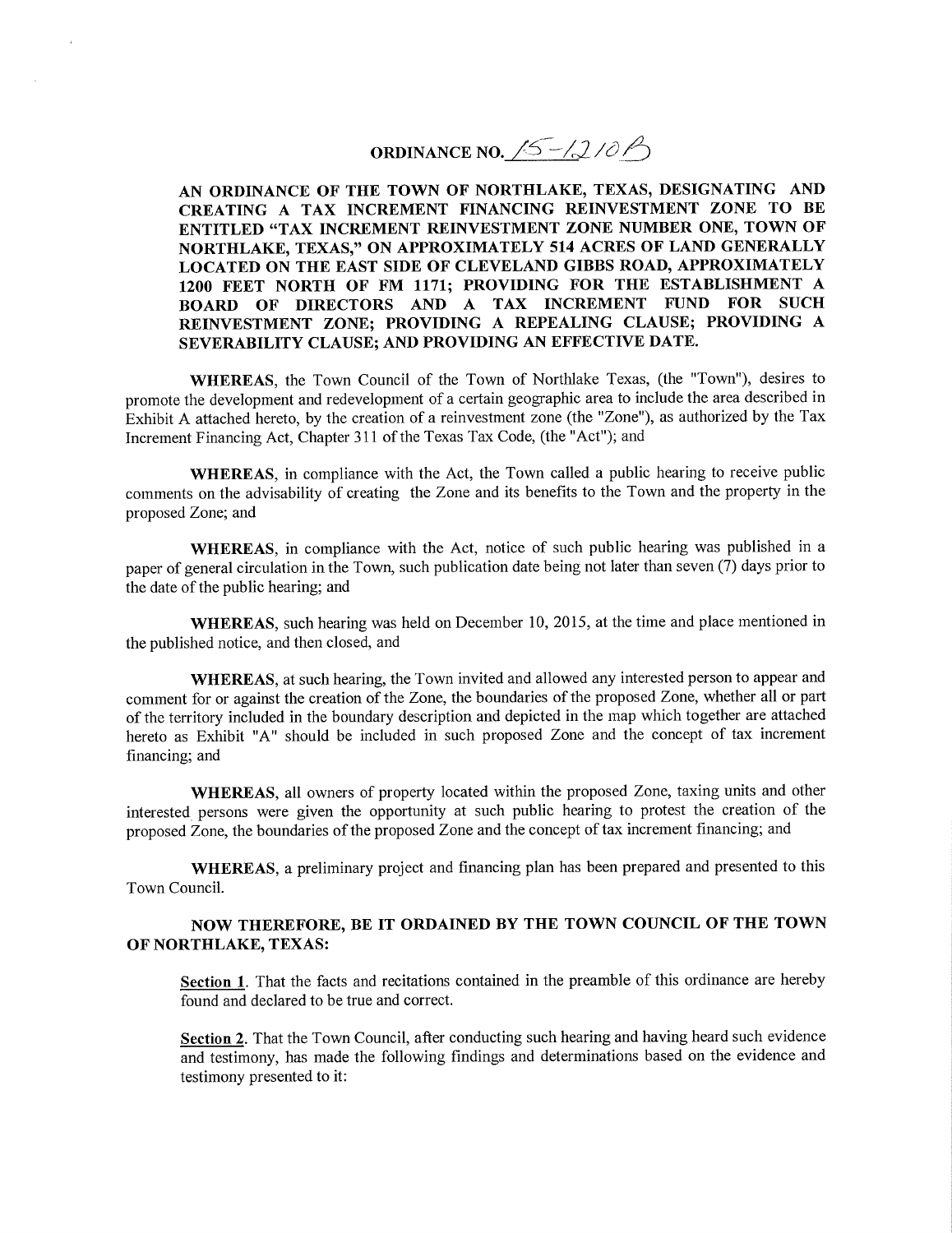(a) That the public hearing on creation of the Zone has been properly, called, held and conducted and that notice of such hearing has been published and provided as required by law;

(b) That creation of the proposed Zone with boundaries as described in Exhibit "A" will significantly enhance the value of all the taxable property in the zone and will be of general benefit to the Town, its residents and property owners in general;

(c) That the Zone, as defined in Exhibit "A", meets the criteria for the creation of a reinvestment zone as set forth in the Act in that:

(1) It is a contiguous geographic area located wholly within the corporate limits of the Town; and

(2) The area within the proposed Zone is predominately open and undeveloped and because of inadequate drainage and a creek and flood plain that bisects the property, lack of infrastructure and access from a major thoroughfare and other facilities that would enable or attract development or redevelopment of the area, and other factors, substantially impairs or arrests the sound growth of the Town.

(d) That the total appraised value of all taxable real property in the proposed reinvestment zone according to the most recent appraisal roll of the Town, together with the total appraised value of taxable real property in all other existing reinvestment zones within the Town, according to the most recent appraisal roll of the Town, does not exceed fifty percent (50%) of the current total appraised value of taxable real property in the Town and in the industrial districts created by the Town, if any;

(e) That the area within the proposed Zone is unproductive and underdeveloped, and the improvements in the Zone set forth in the preliminary project and financing plan for the proposed Zone will significantly enhance the value of all taxable real property in the Zone and be of general benefit to the Town;

(f) That the development or redevelopment of the property in the proposed Zone will not occur solely through private investment in the reasonably foreseeable future;

(g) That not more than thirty percent (30%) of the property in the proposed Zone, excluding property that is publicly owned, is currently used for residential purposes; and

(h) That improvements to the property to be included in the proposed Zone as described in the preliminary project and financing plan will significantly enhance the value of all taxable real property in the proposed Zone and will be of general benefit to the Town by providing infrastructure improvements and other facilities, improvements and other incentives that will encourage the development and redevelopment of the property within the zone that will attract visitors and consumers to the area encompassed by the zone and to commercial and retail enterprises within the Zone.

**Section 3.** That the Town hereby creates a tax increment reinvestment zone comprised of the area described and depicted at Exhibit "A" attached hereto, and such reinvestment zone shall hereafter be identified as "Tax Increment Reinvestment Zone Number One, Town of Northlake, Texas".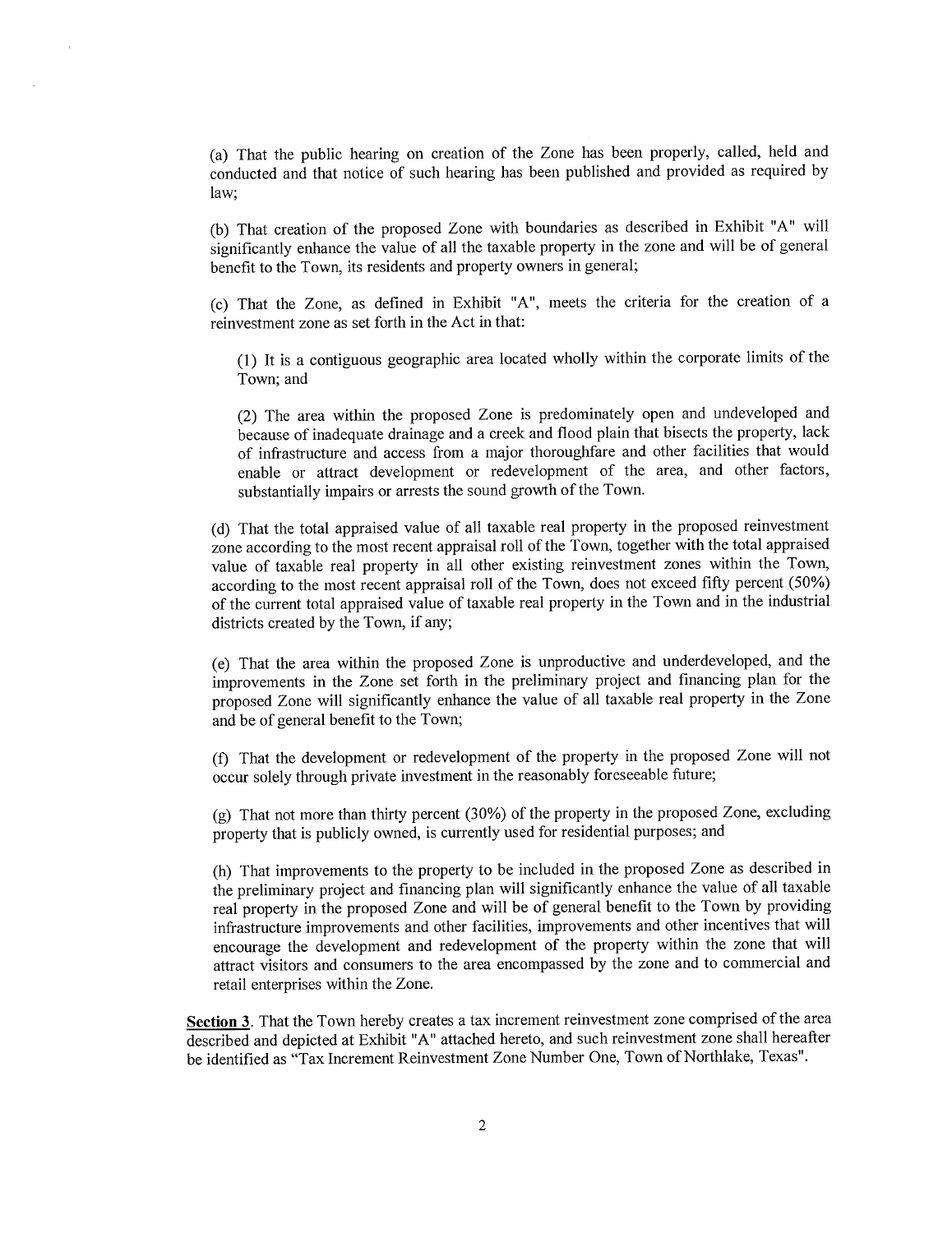Section 4. (a) There is hereby established a board of directors for the Zone (the "Board") consisting of six members. All members shall be appointed by the Town Council. The terms of the board members shall be for two year terms. The Town Council shall appoint six individuals to serve as the initial members of the Board. Each year, the Town Council shall appoint a member to serve as the chairman of the Board for a one-year term that begins on January 1 of the following year. The Board is authorized to elect a vice-chairman to preside in the absence of the chairman or when there is a vacancy in the office of chairman. The Board may elect other officers as determined by the Board. A vacancy on the Board shall be filled for the unexpired term by appointment of the governing body of the Town. To be eligible for appointment to the Board, an individual must meet the requirements specified in the Act, as it may be amended from time to time. A simple majority of the board's membership shall constitute a quorum.

(b) The board of directors shall make recommendations to the Town Council concerning the administration of the Zone. It shall prepare and adopt a project plan and Zone financing plan for the Zone and must submit such plans to the Town Council for its approval. The board of directors shall possess all powers necessary to prepare, implement and monitor such project plan for the Zone as the Town Council considers advisable, including the submission of an annual report on the status of the Zone.

(c) To the extent permitted by the Act, the Town Council may by resolution determine that the terms of members of the board of directors be commensurate with membership on the Town Council and that the terms of board members terminate when a member's term as a Town Council member terminates. In the event of such termination, the Town Council shall appoint another member as soon as practical to fill the remainder of the term of office of the member no longer serving as a Town Council member.

**Section 5.** That the Zone shall take effect immediately upon passage of this Ordinance, and that the termination of the Zone shall occur on the earlier of (a) December 31, 2040, (b) an earlier time designated by subsequent ordinance of the Town Council in the event the Town determines that the Zone should be terminated due to insufficient private investment, accelerated private investment, or other good cause, or (c) at such time as all project costs, tax increment bonds, if any, and the interest thereon, and other obligations have been paid in full.

**Section 6.** That the Tax Increment Base for the Zone, which is the total appraised value of all taxable real property located in the Zone, is to be determined as of January 1, 2015, the year in which the Zone was designated a tax increment reinvestment zone.

**Section** 7. That there is hereby created and established a Tax Increment Fund for the Zone which may be divided into such subaccounts as may be authorized by subsequent resolution or ordinance, into which all Tax Increments, less any of the amounts not required to be paid into the Tax Increment Fund pursuant to the Act, are to be deposited. The Tax Increment Fund and any subaccounts are to be maintained in an account at the Town Treasurer's affiliated depository bank of the Town and shall be secured in the manner prescribed by law. In addition, all revenues from the sale of any tax increment bonds and notes hereafter issued by the Town, revenues from the sale of any property acquired as part of the tax increment financing plan and other revenues to be dedicated to and used in the Zone shall be deposited into such fund or subaccount from which money will be disbursed to pay project costs for the Zone or to satisfy the claims of holders of tax increment bonds or notes issued for the Zone.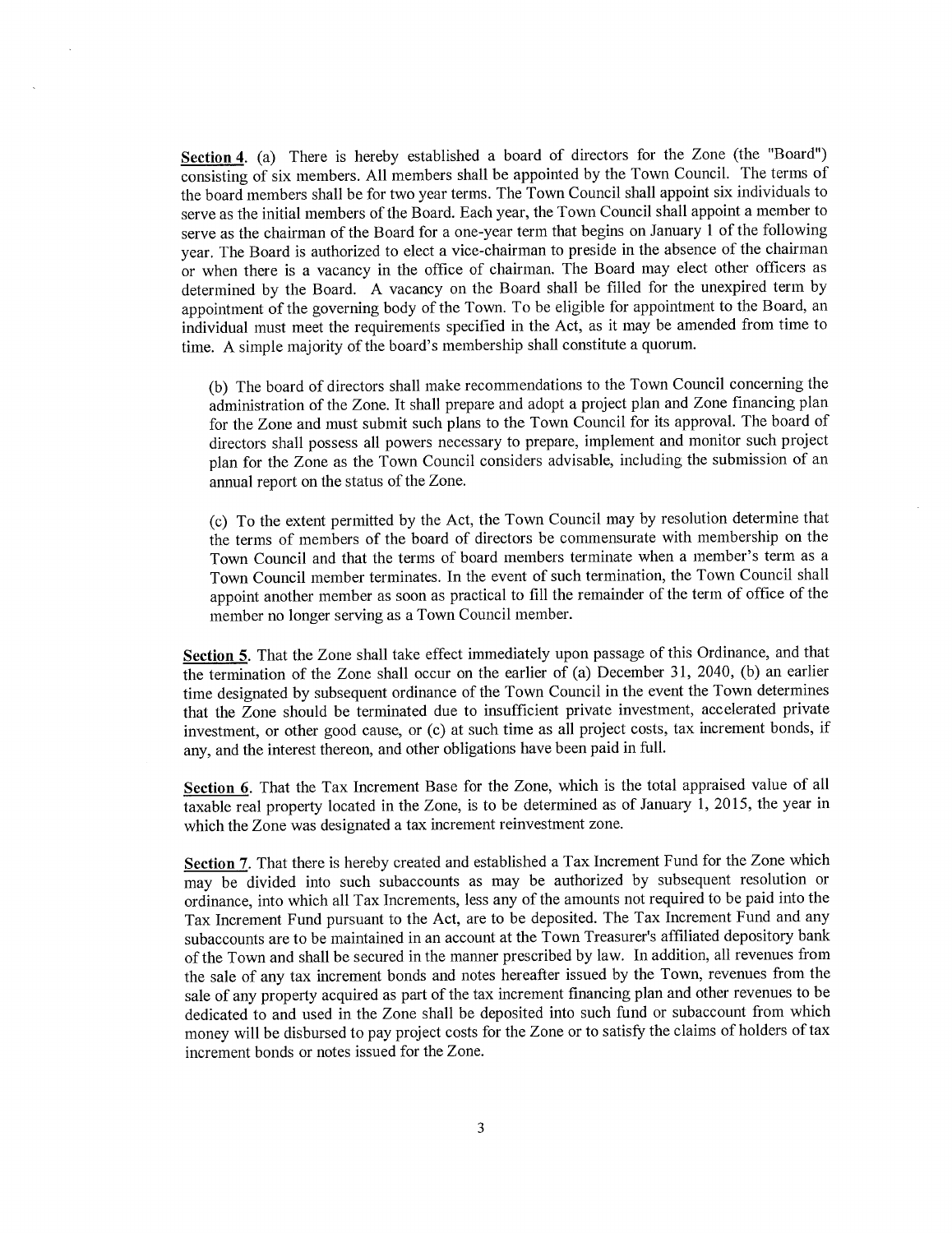Section 8. That all provisions of the Code of Ordinances of the Town of Northlake, Texas, in conflict with the provisions of this ordinance be and are hereby, repealed, and all other provisions not in conflict with the provisions of this ordinance shall remain in full force and effect.

 $\mathcal{L}$ 

**Section 9.** That should any word, phrase, paragraph, section or phrase of this ordinance or of the Code of Ordinances, as amended hereby, be held to be unconstitutional, illegal or invalid, the same shall not affect the validity of this ordinance as a whole, or any part or provision thereof other than the part so decided to be unconstitutional, illegal or invalid, and shall not affect the validity of the Code of Ordinances as a whole.

**Section 10.** That this ordinance shall take effect immediately from and after its passage.

 $Execution$  *page follows*.

 $\sim$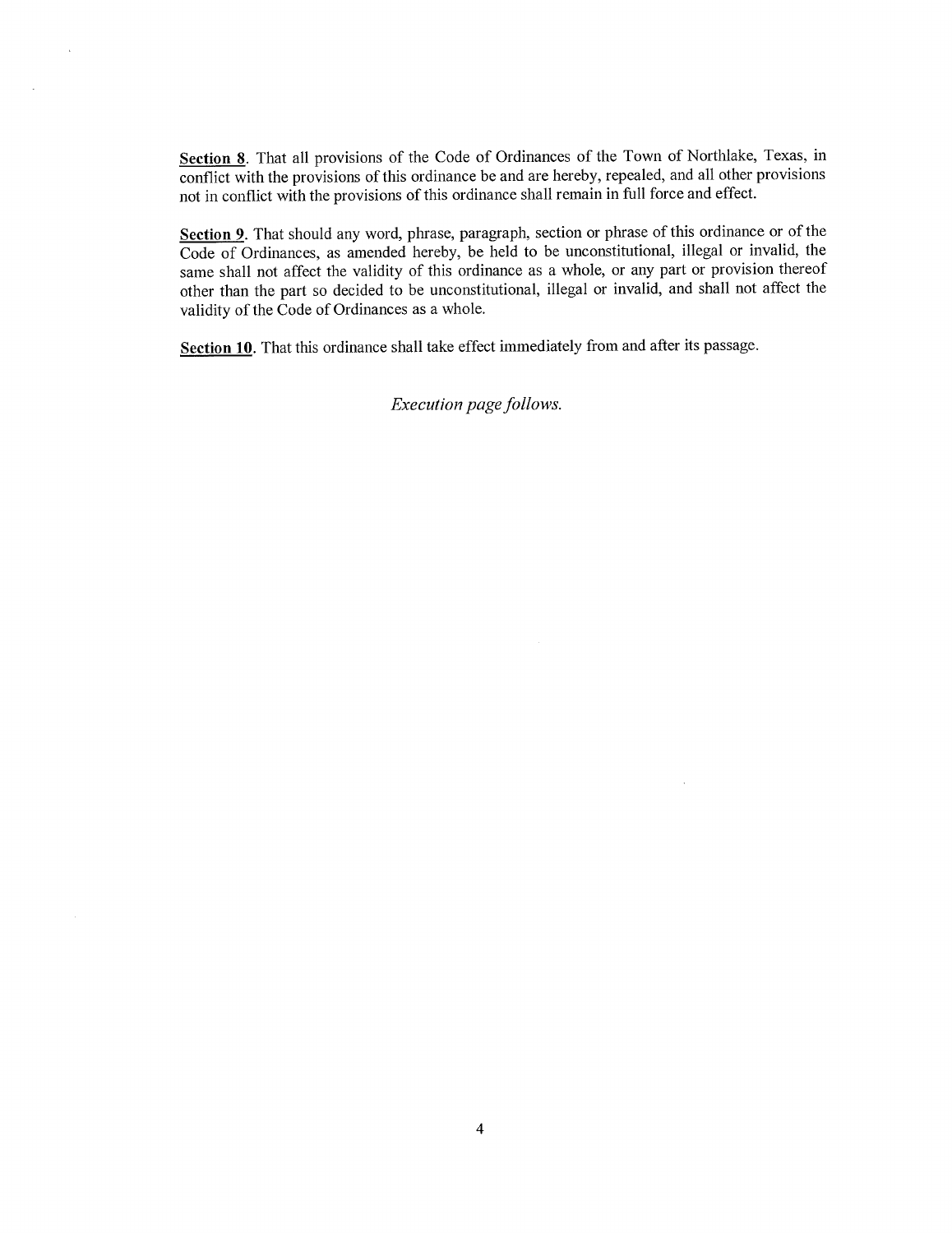DULY PASSED AND APPROVED BY THE TOWN COUNCIL OF THE TOWN OF NORTHLAKE, TEXAS on this 10th day of December, 2015.

Mayor

Town of Northlake, Texas

ATTESTED TO:

 $\ddot{\phantom{a}}$ 

Town Secretary

Town of Northlake, Texas

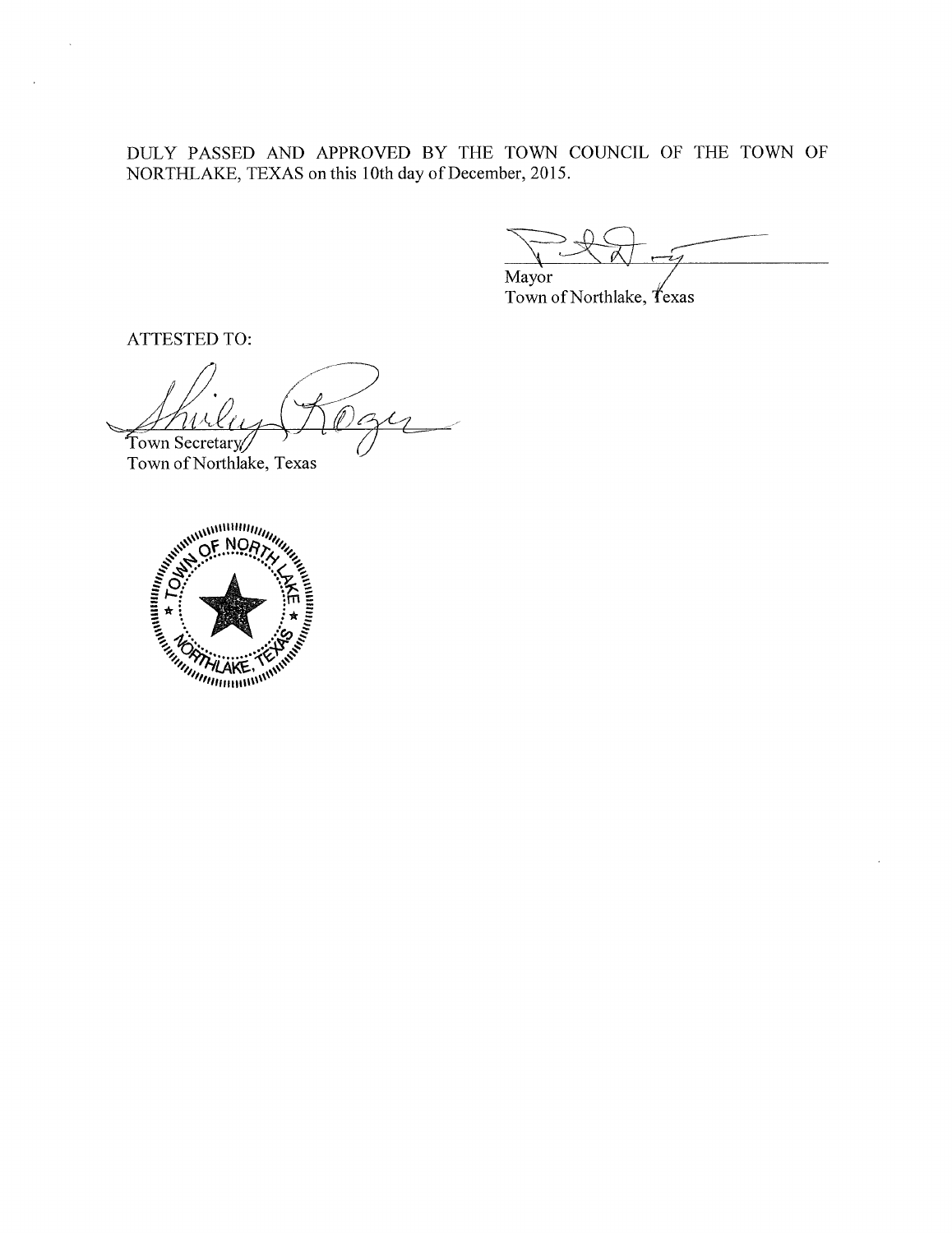## **EXHIBIT A**

 $\mathbf{v}$  .

 $\mathcal{L}^{\text{max}}$ 

Boundary Description For Reinvestment Zone Number One, Town of Northlake, Texas (Tax Increment Reinvestment Zone)

(see attached)

 $\left\langle \hat{r} \right\rangle_{\rm{max}}$ 

 $\hat{\mathcal{A}}$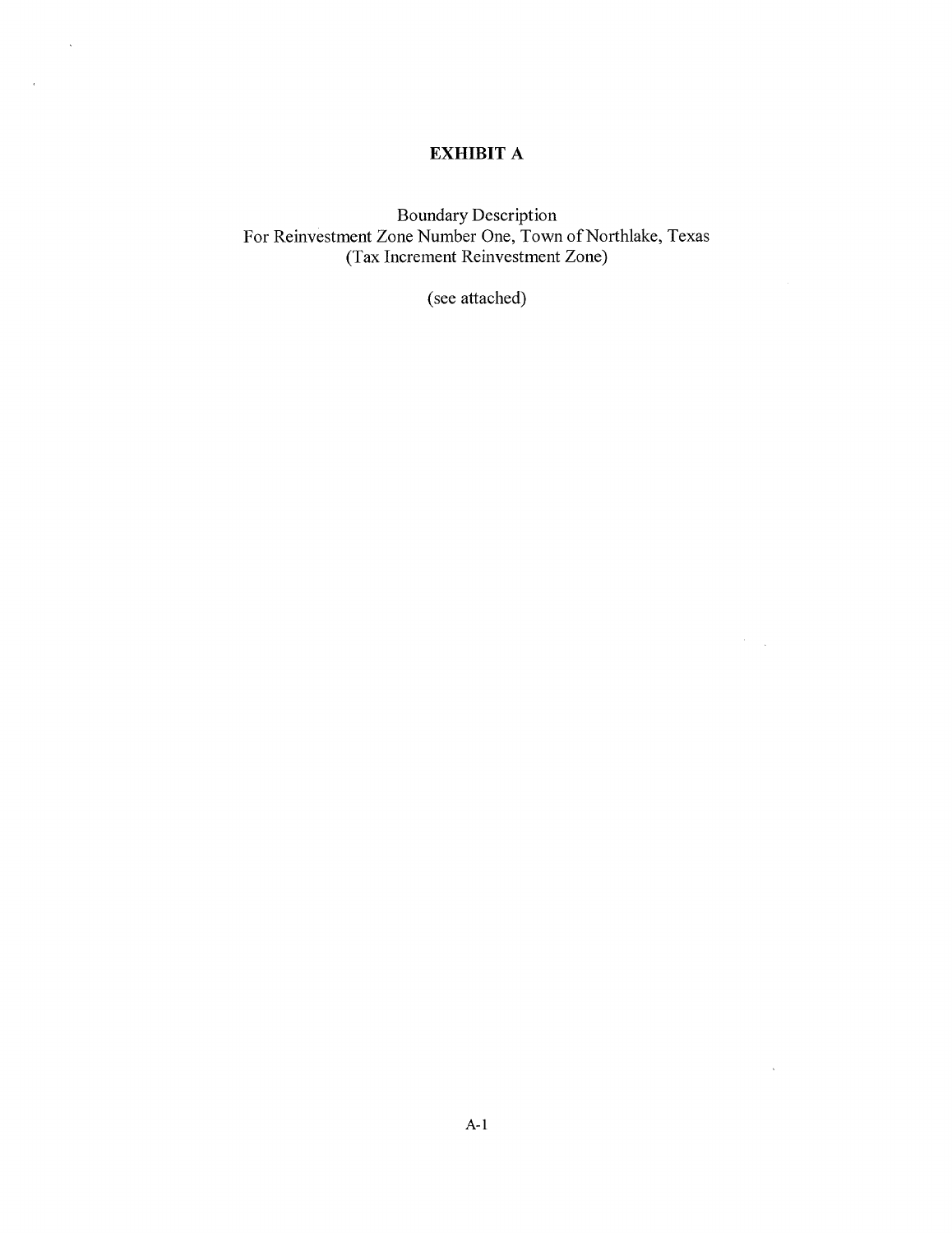#### **EXHIBIT 'A'**

#### **Property Legal Description**

#### **PARCEL 1**

**BEING a tract of land situated in the M.E.P. & P.R.R. SURVEY, Abstract No. 913, F. THORNTON SURVEY, Abstract No. 1244, J. WILBURN SURVEY, Abstract No. 1416 and the W, LOVE SURVEY, Abstract No 728 and being a portion of a tract of land described in a deed to WS-DCF, LLC as recorded in Clerk's File No. 2012-82463 of the Real Property Records of Denton County, Texas and being more particularly described as follows:** 

**BEGINNING at a capped 1/2 inch iron rod found at the most northwesterly corner of a tract of land conveyed to Mark Wayne Judge, and wife Mary Abb Judge as recorded in Volume 4144, Page 2082 of the Deed Records of Denton County, Texas, said iron rod being in the easterly line of a tract of land described in a deed to Frances McLendon Ewing as recorded in Volume 1552, Page 949 of the Deed Records of Denton County, Texas;** 

**THENCE departing the northerly line of said Judge tract and along the easterly line of said Ewing tract North 00 degrees 11 minutes 50 seconds West along a barb wire fence a distance of 1952.92 feet to a point for corner, said point being the most southeasterly corner of a tract of land described in a deed to D.W. Coin, and wife Christine Coin as recorded in Volume 543, Page 552 of the Deed Records of Denton County, Texas;** 

**THENCE along a barb wire fence South 89 degrees 47 minutes 00 seconds West a distance of 1915.00 feet to a point for corner, said point being the most southwesterly corner of a tract of land described in a deed to D.W. Coin, and wife Christine Coin as recorded in Volume 543, Page 552 of the Deed Records of Denton County, Texas;** 

**THENCE South 00 degrees 10 minutes 41 seconds East a distance of 309.79 feet to a point for corner, said point being the most southeasterly corner of a tract of land described in a deed to Earl Bates, and wife Linda Bates as recorded in Volume 4511, Page 1091 of the Deed Records of Denton County, Texas;** 

**THENCE South 89 degrees 41 minutes 51 seconds West a distance of 1014.76 feet to a point being the approximate centerline of CLEVELAND-GIBBS ROAD, said point being the most southwesterly corner of a tract of land described in a deed to Earl Bates, and wife Linda Bates as recorded in Volume 4511, Page 1091 of the Deed Records of Denton County, Texas** 

**THENCE along the approximate centerline of as CLEVELAND-GIBBS ROAD as follows:** 

**North 00 degrees 50 minutes 38 seconds West a distance of 2661.41 feet to a 1/2 inch iron rod found with a red plastic cap stamped "W.A.L." for corner;**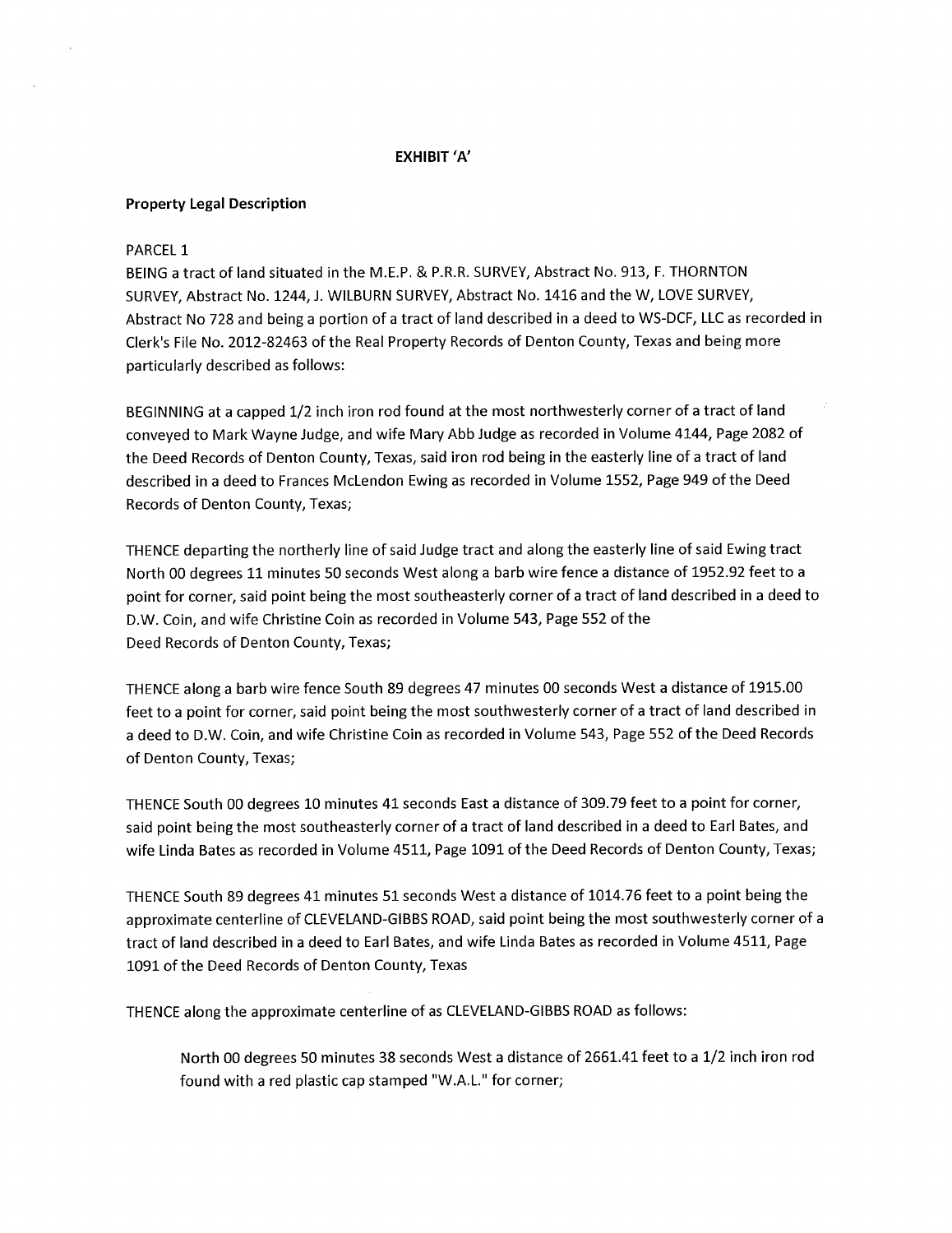**North 13 degrees 52 minutes 34 seconds West a distance of 622.96 feet to a Pk. Nail set in asphalt pavement for corner, said point being set in the southeasterly right of way of INTERSTATE 35W (variable width right of way);** 

**THENCE departing the approximate centerline of said CLEVELAND-GIBBS ROAD and along the southeasterly right of way line of said INTERSTATE 35W as follows:** 

**North 76 degrees 38 minutes 20 seconds East a distance of 17.12 feet to a TXDOT Concrete Monument found for corner;** 

**North 07 degrees 07 minutes 32 seconds East a distance of 75.37 feet to a 1/2 inch iron rod found with a red plastic cap stamped "W.A.I." for corner;** 

**North 14 degrees 35 minutes 00 seconds West a distance of 160.00 feet to a TXDOT Concrete Monument found for corner;** 

**North 21 degrees 16 minutes 22 seconds West a distance of 217.85 feet to a point for corner in a tree;** 

**South 89 degrees 50 minutes 59 seconds West a distance of 16.77 feet to a 1/2 inch iron rod found for corner;** 

**North 19 degrees 53 minutes 02 seconds West a distance of 6.25 feet to a TXDOT Concrete Monument found for corner;** 

**North 89 degrees 18 minutes 04 seconds West a distance of 57.52 feet to a TXDOT Concrete Monument found for corner;** 

**North 65 degrees 41 minutes 08 seconds West a distance of 136.61 feet to a TXDOT Concrete Monument found for corner;** 

**North 21 degrees 50 minutes 31 seconds West passing through a TXDOT Concrete Monument at a distance of 248.70 feet continuing in all a distance of 528.90 feet to a TXDOT Concrete Monument found for corner;** 

**North 23 degrees 23 minutes 04 seconds East a distance of 743.70 feet to a broken TXDOT Concrete Monument found for corner;** 

**THENCE departing the southeasterly Right of way line of said INTERSTATE 35W and the boundary of said WS-DCF tract. South 65 degrees 00 minutes 44 seconds East a distance of 53.75 feet to a point;** 

**THENCE South 79 degrees 52 minutes 55 seconds East a distance of 79.02 feet to a point;**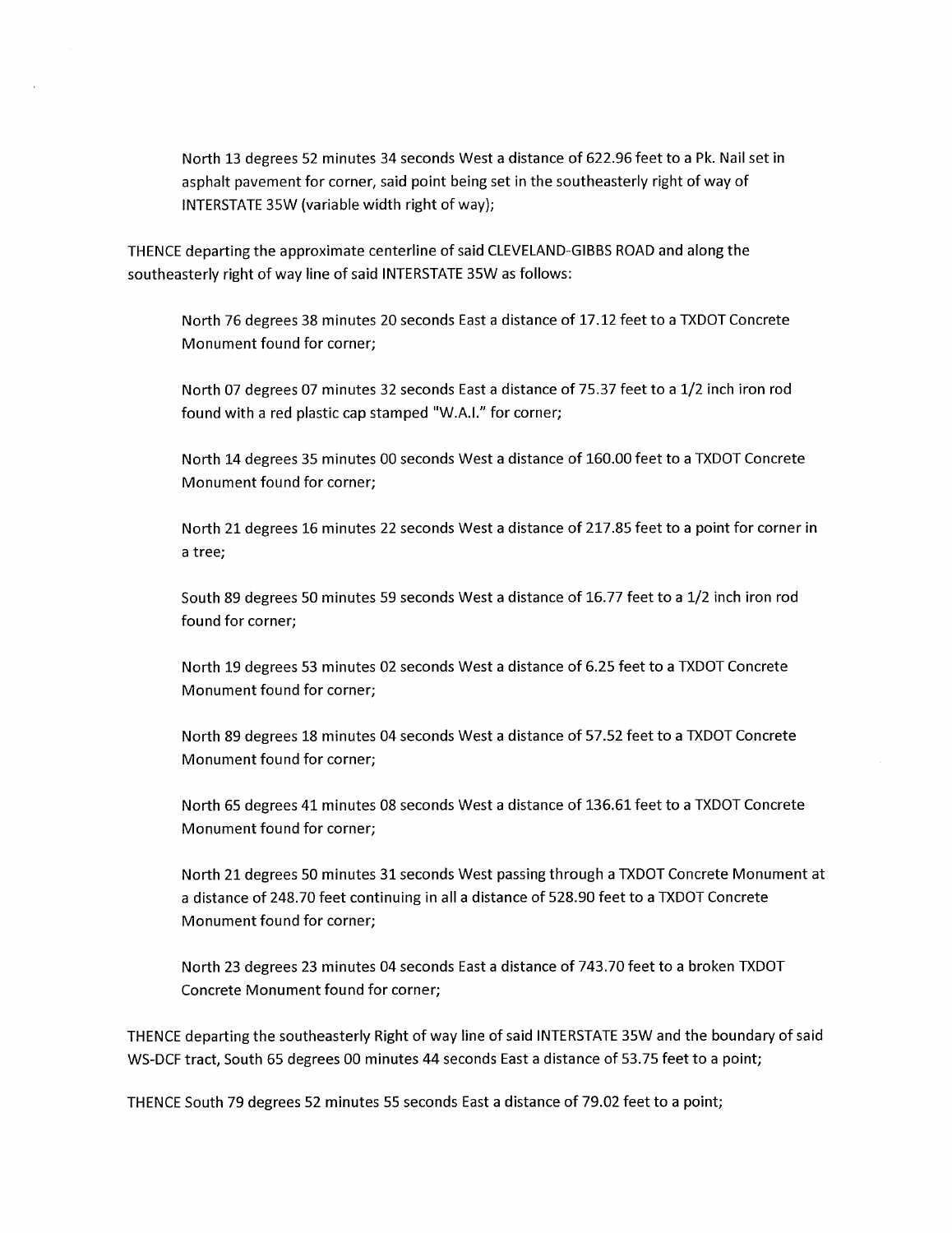THENCE South 36 degrees 04 minutes 13 seconds East a distance of 57.79 feet to a point; THENCE South 49 degrees 13 minutes 18 seconds East a distance of 75.64 feet to a point; THENCE South 33 degrees 16 minutes 34 seconds East a distance of 129.42 feet to a point; THENCE South 47 degrees 32 minutes 46 seconds East a distance of 148.50 feet to a point; THENCE North 52 degrees 22 minutes 49 seconds East a distance of 122.04 feet to a point; THENCE South 57 degrees 39 minutes 05 seconds East a distance of 175.61 feet to a point; THENCE South 65 degrees 17 minutes 02 seconds East a distance of 102.00 feet to a point; THENCE South 65 degrees 52 minutes 50 seconds East a distance of 137.84 feet to a point; THENCE South 25 degrees 30 minutes 44 seconds East a distance of 21.57 feet to a point; THENCE South 75 degrees 56 minutes 40 seconds East a distance of 190.64 feet to a point; THENCE South 06 degrees 00 minutes 35 seconds East a distance of 106.22 feet to a point; THENCE South 51 degrees 55 minutes 01 seconds East a distance of 86.44 feet to a point; THENCE South 38 degrees 09 minutes 57 seconds West a distance of 70.06 feet to a point; THENCE South 48 degrees 39 minutes 12 seconds East a distance of 223.88 feet to a point; THENCE South 50 degrees 06 minutes 11 seconds West a distance of 120.96 feet to a point; THENCE South 43 degrees 24 minutes 51 seconds East a distance of 105.51 feet to a point; THENCE North 70 degrees 23 minutes 39 seconds East a distance of 85.98 feet to a point; THENCE South 72 degrees 26 minutes 07 seconds East a distance of 194.40 feet to a point; THENCE South 26 degrees 04 minutes 56 seconds East a distance of 66.32 feet to a point; THENCE North 76 degrees 45 minutes 20 seconds East a distance of 95.93 feet to a point; THENCE South 21 degrees 01 minutes 34 seconds East a distance of 76.45 feet to a point; THENCE North 74 degrees 58 minutes 21 seconds East a distance of 72.63 feet to a point; THENCE South 15 degrees 09 minutes 21 seconds West a distance of 40.94 feet to a point; THENCE South 69 degrees 04 minutes 56 seconds East a distance of 56.47 feet to a point;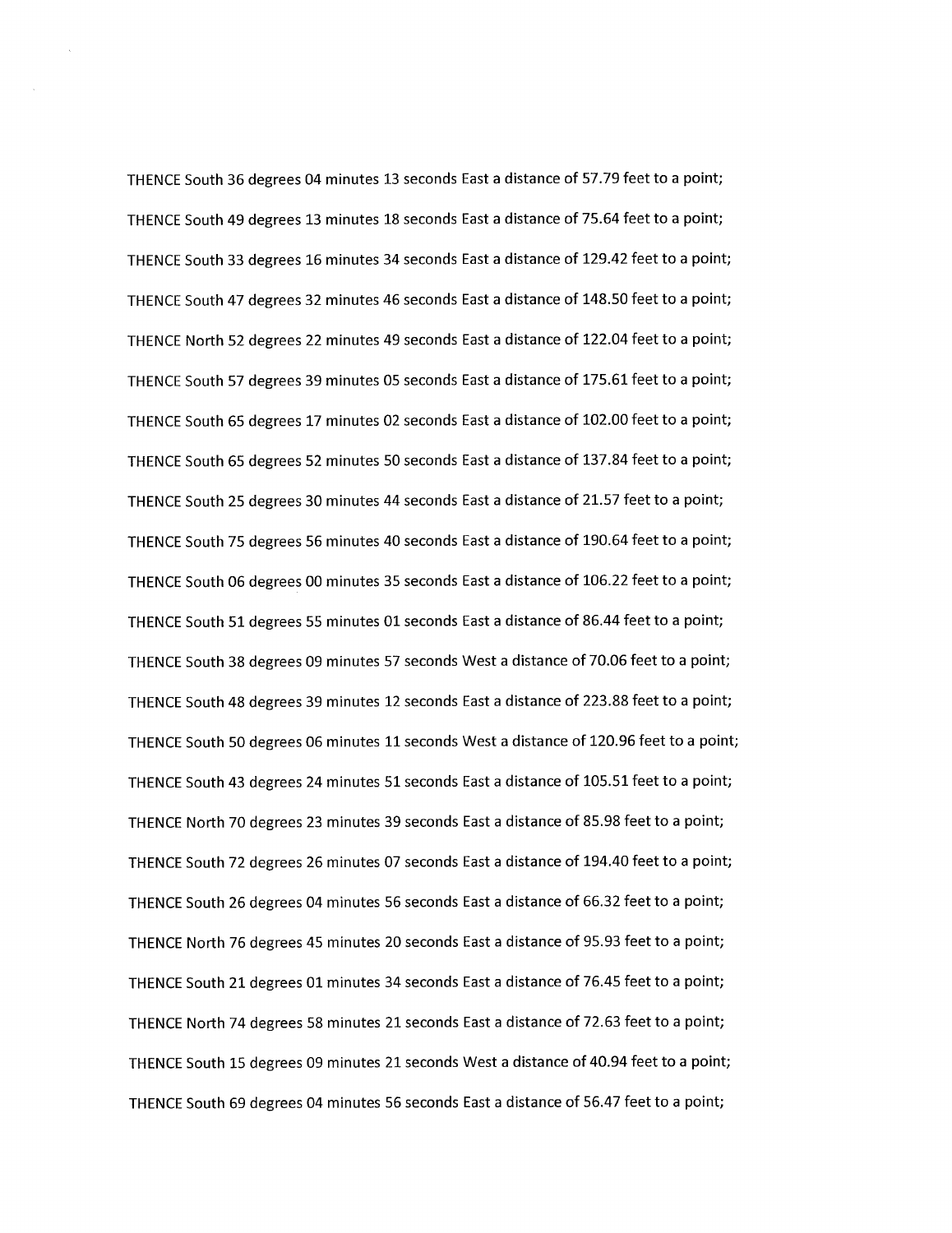**THENCE South 0 degrees 18 minutes 54 seconds East a distance of 10.99 feet to a point;** 

**THENCE North 89 degrees 41 minutes 06 seconds East a distance of 3557.42 feet to a point;** 

**THENCE South 00 degrees 11 minutes 32 seconds East a distance of 3470.57 feet to a fence post found for a corner of said WS-DCF tract, being the northwest corner of a tract of land described in deed to La Estancia Investments LP LLC as recorded in Clerk's File No. 2008-137045 of the Real Property Records of Denton County, Texas;** 

**THENCE along the west line of said La Estancia tract South 00 degrees 09 minutes 38 seconds East a distance of 1233.16 feet to a point;** 

**THENCE departing the west line of said La Estancia Investments LP tract South 89 degrees 56 minutes 55 seconds West 1195.75 feet to a point;** 

**THENCE South 09 degrees 22 minutes 38 seconds West a distance of 1186.29 feet to a point lying in the northerly right-of-way of F .M. 1171;** 

**THENCE South 85 degrees 42 minutes 31 seconds West a distance of 4.69 feet to a point lying in the northerly right-of-way of F .M. 1171;** 

**North 70 degrees 03 minutes 52 seconds West a distance of 300.55 feet to a 1/2 inch iron rod set for corner in the easterly line of said Judge tract;** 

**THENCE along the easterly line of said Judge tract as follows:** 

**North 01 degrees 36 minutes 39 seconds West a distance of 193.42 feet to a capped 1/2 inch iron rod found for corner;** 

**North 06 degrees 39 minutes 53 seconds West a distance of 225.22 feet to a capped 1/2 inch iron rod found for the most northeasterly corner of said Judge tract;** 

**THENCE along the northerly line of said Judge tract North 89 degrees 53 minutes 09 seconds West a distance of 313.03 feet to the POINT OF BEGINNING;** 

**CONTAINING within these metes and bounds 504.01 acres or (21,954,637 square feet) of land more or less.**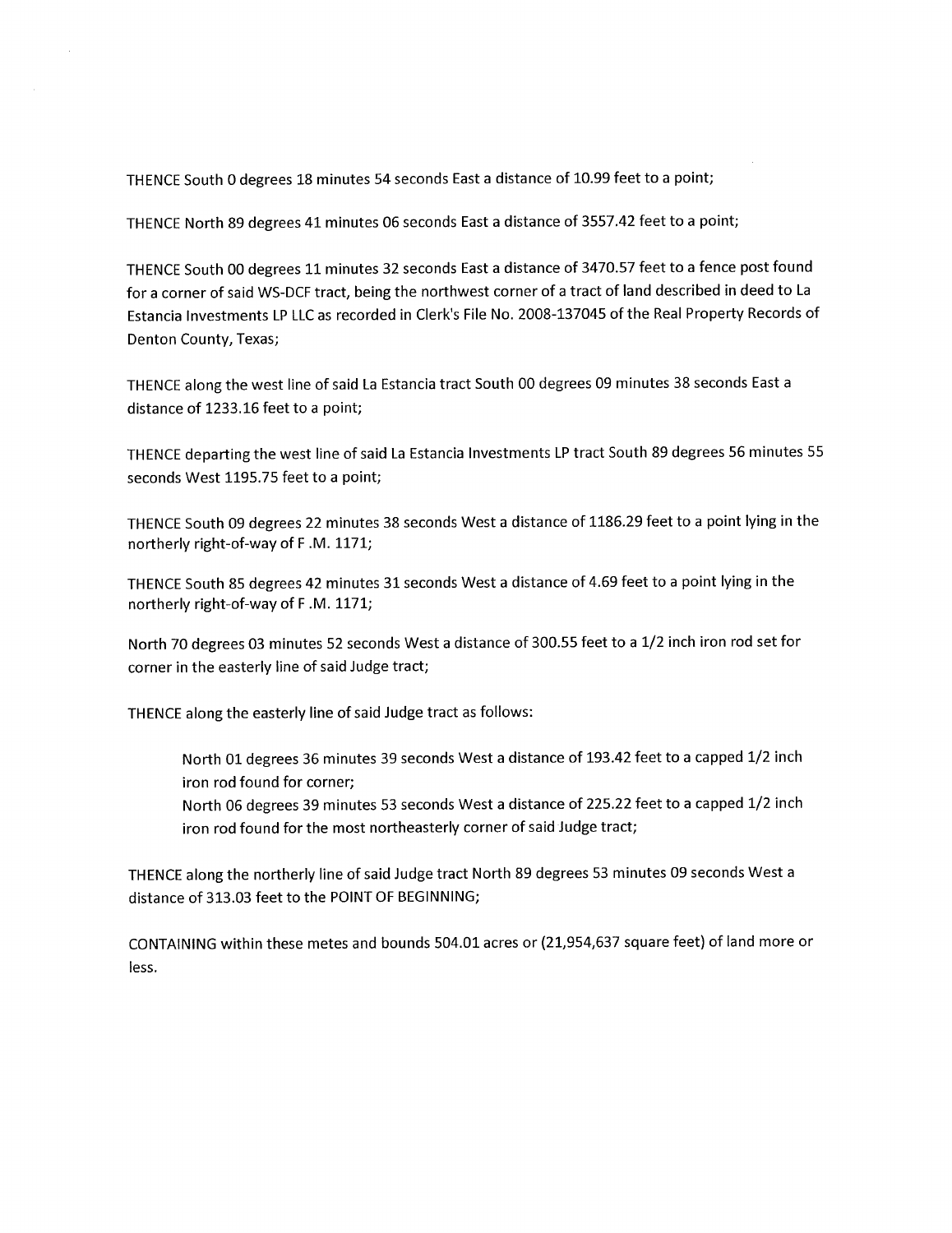#### **PARCEL 2**

 $\mathcal{L}$ 

**BEING a tract of land situated in the W. LOVE SURVEY, Abstract No. 728 and being a portion of a tract of land conveyed as to WS-DCF, LLC as recorded in Clerk's File No. 2012-82463 of the Real Property Records of Denton County, Texas and being more particularly described as follows:** 

**BEGINNING at a 5/8" iron rod found at the intersection of the common line of a tract of land conveyed as Frances McLendon Ewing as recorded in Volume 1552, Page 949 (DRDCT) and the said WS-DCF, LLC tract and the southerly Right-of-Way line of F.M. 1171 ( a variable width Right-of-Way);** 

**THENCE along the southerly Right-of-Way line of said F.M. 1171 as follows;** 

**South 70 degrees 26 minutes 57 seconds East a distance of 566.97 feet to a wood TXDOT monument found for corner;** 

**South 30 degrees 14 minutes 30 seconds East a distance of 104.77 feet to a wood TXDOT monument found for corner;** 

**South 72 degrees 20 minutes 40 seconds East passing through a wood TXDOT monument found at a distance of 145.00 feet and passing through a wood TXDOT monument found at a distance of 253.46 feet continuing in all a distance of 481.12 feet to a wood TXDOT monument found for corner;** 

**North 76 degrees 49 minutes 52 seconds East a distance of 137.79 feet to a wood TXDOT monument found for corner;** 

**South 72 degrees 30 minutes 25 seconds East a distance of 593.69 feet to a 1/2 inch iron rod found for corner, said point being found in the northerly line of said Ewing tract;** 

**THENCE along the northerly line of said Ewing tract and along a barb wire fence as follows; North 89 deg 52 min 19 sec West a distance of 1739.14 feet to a wood fence post found for corner; North 00 deg 40 min 21 sec West a distance of 577.16 feet to the POINT OF BEGINNING;** 

**CONTAINING within these metes and bounds 10.287 acres or 448,116 square feet of land more or less.**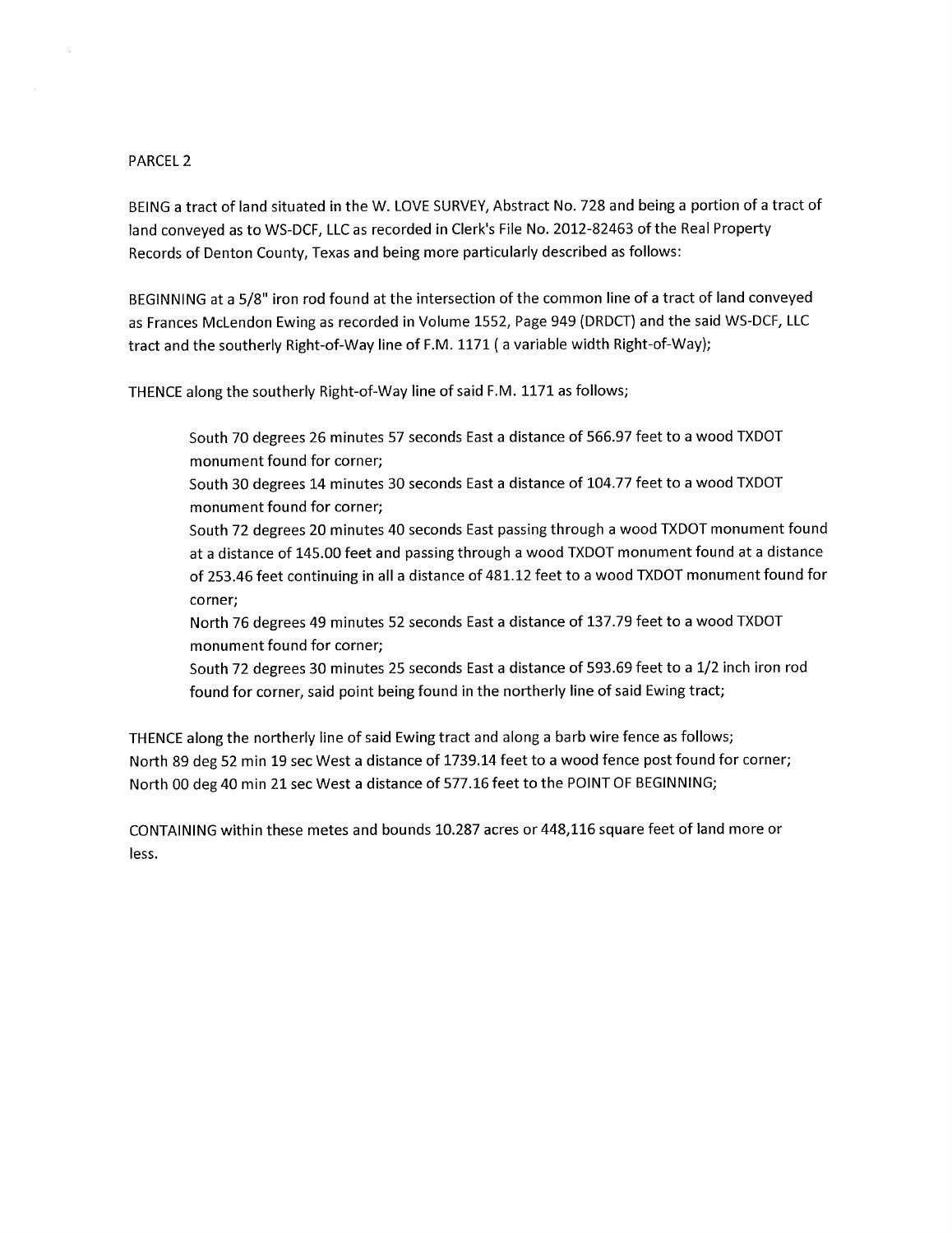Map Portraying Boundaries For Reinvestment Zone Number One, Town of Northlake, Texas (Tax Increment Reinvestment Zone)

 $\label{eq:2.1} \frac{1}{2} \sum_{i=1}^n \frac{1}{2} \sum_{j=1}^n \frac{1}{2} \sum_{j=1}^n \frac{1}{2} \sum_{j=1}^n \frac{1}{2} \sum_{j=1}^n \frac{1}{2} \sum_{j=1}^n \frac{1}{2} \sum_{j=1}^n \frac{1}{2} \sum_{j=1}^n \frac{1}{2} \sum_{j=1}^n \frac{1}{2} \sum_{j=1}^n \frac{1}{2} \sum_{j=1}^n \frac{1}{2} \sum_{j=1}^n \frac{1}{2} \sum_{j=1}^n \frac{$ 

 $\label{eq:2.1} \mathcal{L}(\mathcal{A}) = \mathcal{L}(\mathcal{A}) \otimes \mathcal{L}(\mathcal{A})$ 

(see attached)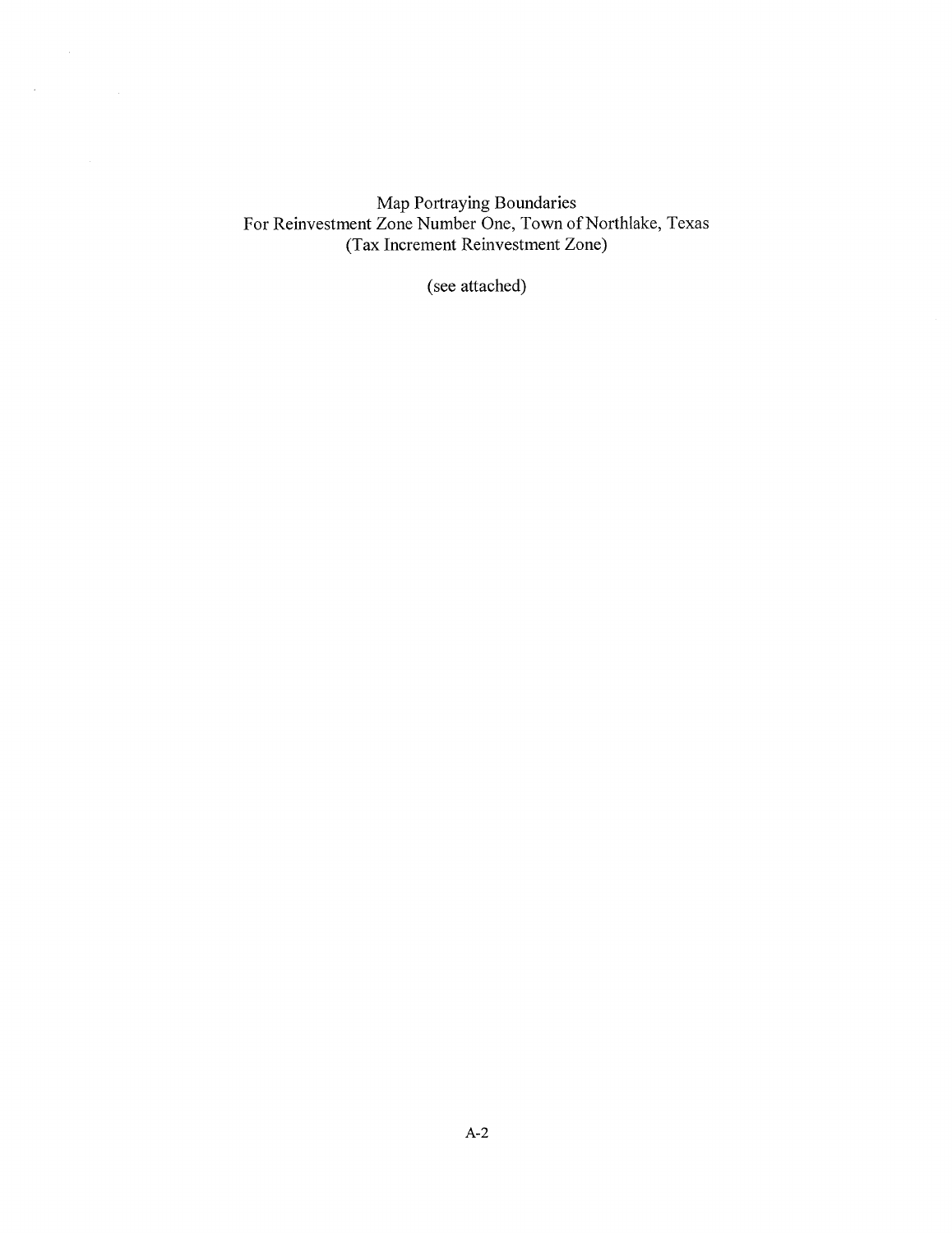

**EX AND AND AND TOWN LIMIT LINE** 



**07 October 2015** 



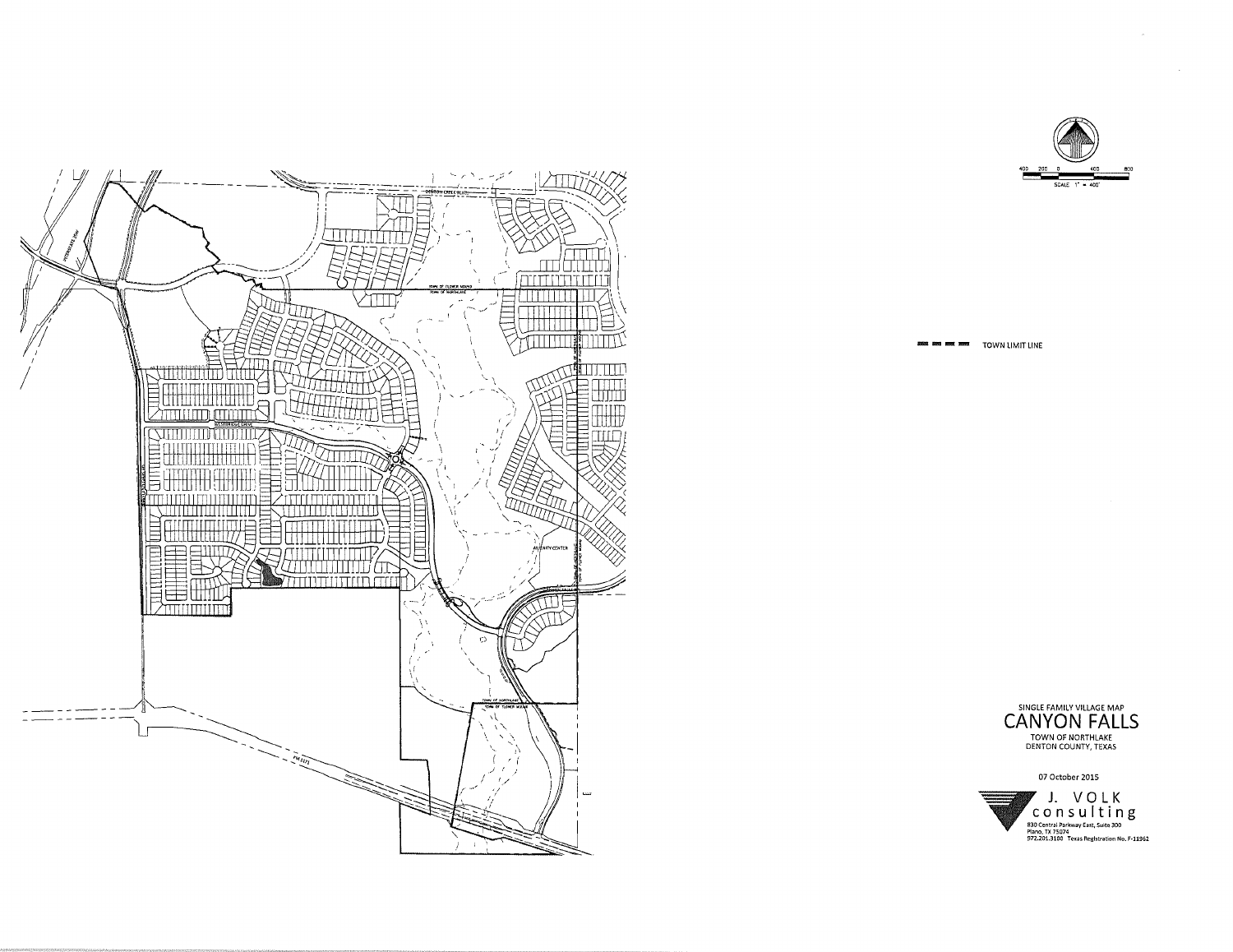#### **CERTIFICATE FOR ORDINANCE**

I, the undersigned Town Secretary of the Town of Northlake, hereby certify as follows:

1. The Town Council of said Town convened in regular meeting on the 10<sup>TH</sup> day of December. 2015, at the designated meeting place thereof, and the roll was called of the duly constituted officers and members of said Town Council, to-wit:

> Peter Dewing, Mayor Danny Simpson, Mayor Pro Tem Jean Young, Councilmember Mike McBride, Councilmember Michael Ganz, Councilmember Roger Sessions, Councilmember

and all of said persons were present, except ^4/**.^t^-^^C-^** *C3^'^*  thus constituting a quorum. Whereupon, among other business, the following was transacted at said Meeting: a written Ordinance entitled ^

AN ORDINANCE OF THE TOWN OF NORTHLAKE, TEXAS, DESIGNATING AND CREATING A TAX INCREMENT FINANCING REINVESTMENT ZONE TO BE ENTITLED "TAX INCREMENT REINVESTMENT ZONE NUMBER ONE, TOWN OF NORTHLAKE, TEXAS," ON APPROXIMATELY 514 ACRES OF LAND GENERALLY LOCATED ON THE EAST SIDE OF CLEVELAND GIBBS ROAD, APPROXIMATELY 1200 FEET NORTH OF FM 1171; PROVIDING FOR THE ESTABLISHMENT A BOARD OF DIRECTORS AND A TAX INCREMENT FUND FOR SUCH REINVESTMENT ZONE; PROVIDING A REPEALING CLAUSE; PROVIDING A SEVERABILITY CLAUSE; AND PROVIDING AN EFFECTIVE DATE.

was duly introduced for the consideration of said Town Council and read in full. It was then duly moved and seconded that said Ordinance be adopted; and, after due discussion, said motion carrying with it the adoption of said Ordinance, prevailed and carried by the following vote:



2. That a true, full and correct copy of the aforesaid Ordinance passed at the Meeting described in the above and foregoing paragraph is attached to and follows this Certificate; that said Ordinance has been duly recorded in said Town Council's minutes of said Meeting; that the above and foregoing paragraph is a true, full and correct excerpt from said Town Council's minutes of said Meeting pertaining to the passage of said Ordinance; that the persons named in the above and foregoing paragraph are the duly chosen, qualified and acting officers and members of said Town Council as indicated therein; that each of the officers and members of said Town Council was duly and sufficiently notified officially and personally, in advance, of the time, place and purpose of the aforesaid Meeting, and that said Ordinance would be introduced and considered for passage at said Meeting, and each of said officers and members consented, in advance, to the holding of said Meeting for such purpose, and that said Meeting was open to the public and public notice of the time, place and purpose of said meeting was given, all as required by Chapter 551, Texas Government Code.